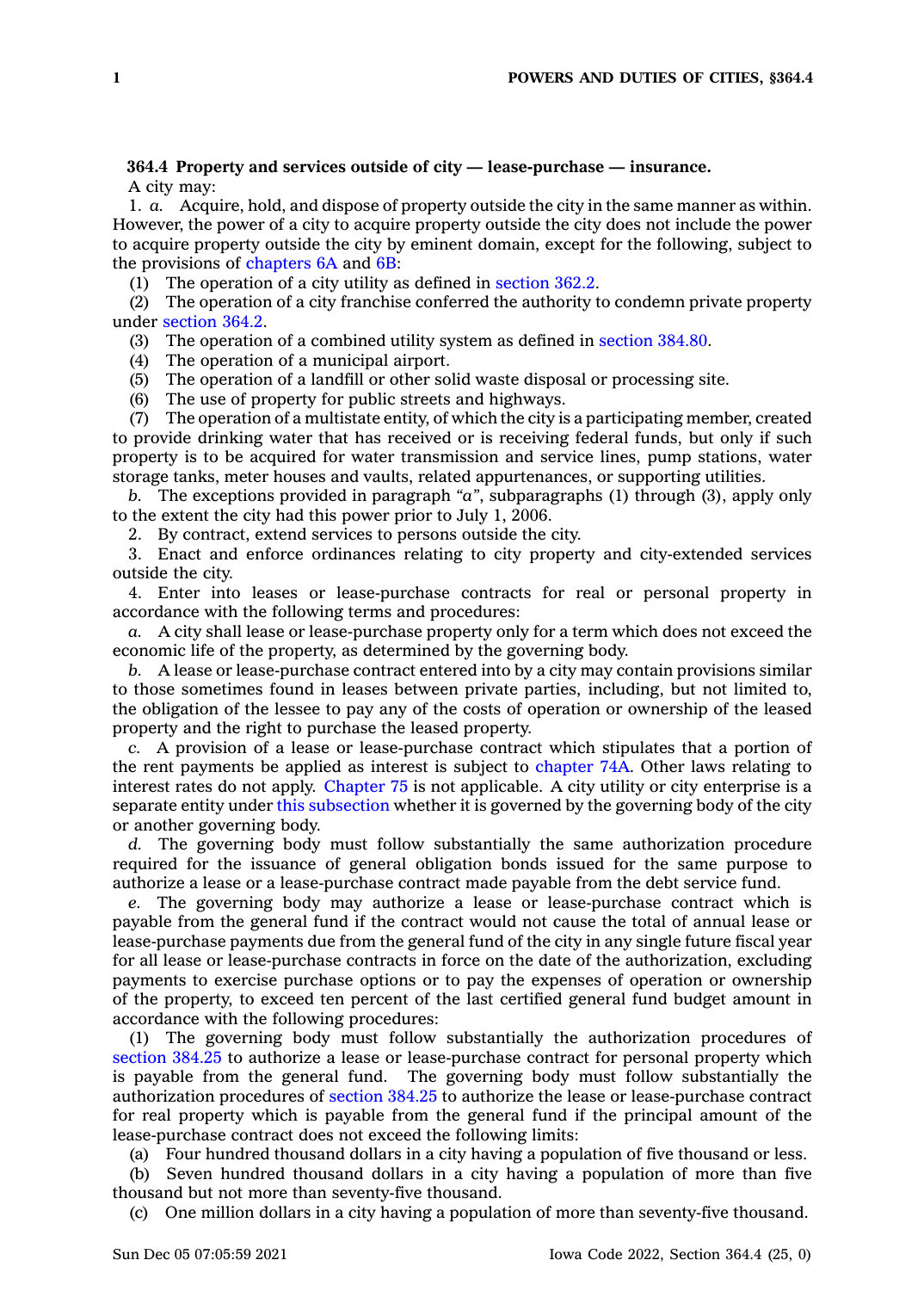(2) The governing body must follow the following procedures to authorize <sup>a</sup> lease or lease-purchase contract for real property which is payable from the general fund if the principal amount of the lease or lease-purchase contract exceeds the limits set forth in subparagraph (1):

(a) The governing body must institute proceedings to enter into <sup>a</sup> lease or lease-purchase contract payable from the general fund by causing <sup>a</sup> notice of the meeting to discuss entering into the lease or lease-purchase contract, including <sup>a</sup> statement of the principal amount and purpose of the lease or lease-purchase contract and the right to petition for an election, to be published at least once in <sup>a</sup> newspaper of general circulation within the city at least ten days prior to the discussion meeting. No sooner than thirty days following the discussion meeting shall the governing body hold <sup>a</sup> meeting at which it is proposed to take action to enter into the lease or lease-purchase contract.

(b) (i) If at any time before the end of the thirty-day period after which <sup>a</sup> meeting may be held to take action to enter into the lease or lease-purchase contract, <sup>a</sup> petition is filed with the clerk of the city in the manner provided by [section](https://www.legis.iowa.gov/docs/code/362.4.pdf) 362.4, asking that the question of entering into the lease or lease-purchase contract be submitted to the registered voters of the city, the governing body shall either by resolution declare the proposal to enter into the lease or lease-purchase contract to have been abandoned or shall direct the county commissioner of elections to call <sup>a</sup> special election upon the question of entering into the lease or lease-purchase contract. However, for purposes of this subparagraph, the petition shall not require signatures in excess of one thousand persons.

(ii) The question to be placed on the ballot shall be stated affirmatively in substantially the following manner:

> Shall the city of ................................ enter into <sup>a</sup> lease or lease-purchase contract in amount of \$................ for the purpose of ........................?

(iii) Notice of the election and its conduct shall be in the manner provided in [section](https://www.legis.iowa.gov/docs/code/384.26.pdf) 384.26, [subsections](https://www.legis.iowa.gov/docs/code/384.26.pdf) 2 through 4.

(c) If <sup>a</sup> petition is not filed or if <sup>a</sup> petition is filed and the proposition of entering into the lease or lease-purchase contract is approved at an election, the governing body may proceed and enter into the lease or lease-purchase contract.

*f.* The governing body may authorize <sup>a</sup> lease or lease-purchase contract payable from the net revenues of <sup>a</sup> city utility, combined utility system, city enterprise, or combined city enterprise by following the authorization procedures of [section](https://www.legis.iowa.gov/docs/code/384.83.pdf) 384.83.

*g.* A lease or lease-purchase contract to which <sup>a</sup> city is <sup>a</sup> party or in which <sup>a</sup> city has <sup>a</sup> participatory interest is an obligation of <sup>a</sup> political subdivision of this state for the purposes of [chapters](https://www.legis.iowa.gov/docs/code//502.pdf) 502 and [636](https://www.legis.iowa.gov/docs/code//636.pdf), and is <sup>a</sup> lawful investment for banks, trust companies, savings associations, investment companies, insurance companies, insurance associations, executors, guardians, trustees, and any other fiduciaries responsible for the investment of funds.

*h.* Property that is lease-purchased by <sup>a</sup> city is exempt under section 427.1, [subsection](https://www.legis.iowa.gov/docs/code/427.1.pdf) 2.

*i.* A contract for construction by <sup>a</sup> private party of property to be lease-purchased by <sup>a</sup> city is <sup>a</sup> contract for <sup>a</sup> public improvement under section 26.2, [subsection](https://www.legis.iowa.gov/docs/code/26.2.pdf) 3. If the estimated cost of the property to be lease-purchased that is renovated, repaired, or involves new construction exceeds the competitive bid threshold set in [section](https://www.legis.iowa.gov/docs/code/26.3.pdf) 26.3, the city shall comply with the competitive bidding requirements of [section](https://www.legis.iowa.gov/docs/code/26.3.pdf) 26.3.

5. Enter into insurance agreements obligating the city to make payments beyond its current budget year to procure or provide for <sup>a</sup> policy of insurance, <sup>a</sup> self-insurance program, or <sup>a</sup> local government risk pool to protect the city against tort liability, loss of property, or any other risk associated with the operation of the city. Such <sup>a</sup> self-insurance program or local government risk pool is not insurance and is not subject to regulation under [chapters](https://www.legis.iowa.gov/docs/code/505.pdf) 505 [through](https://www.legis.iowa.gov/docs/code/505.pdf) 523C. However, those self-insurance plans regulated pursuant to section [509A.14](https://www.legis.iowa.gov/docs/code/509A.14.pdf)